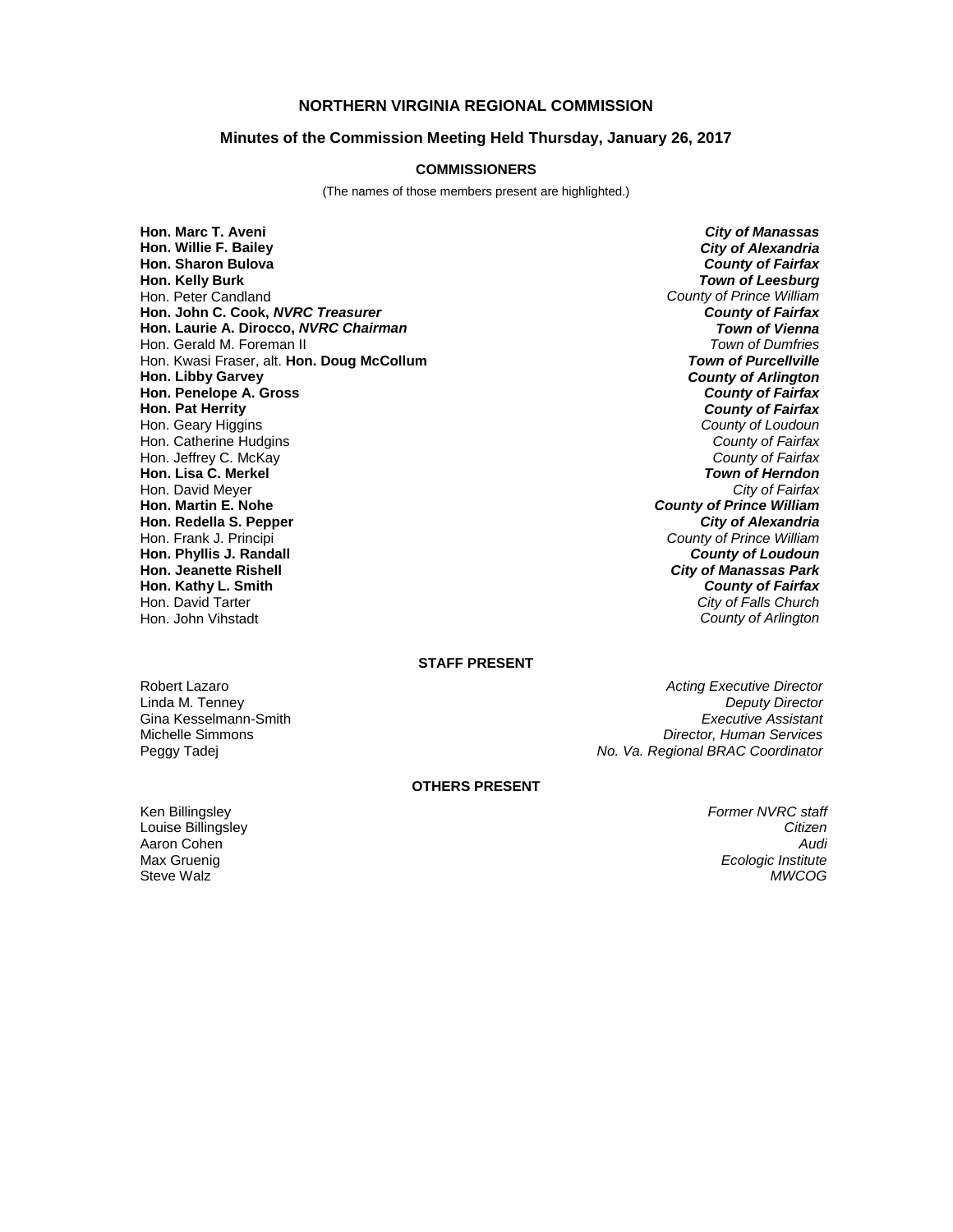| Summary Minutes of the Commission<br>January 26, 2017<br>Page 2 |                                                                                                                                                                                                                                                                                                                                                                                                                                                                                                                                                                                            |
|-----------------------------------------------------------------|--------------------------------------------------------------------------------------------------------------------------------------------------------------------------------------------------------------------------------------------------------------------------------------------------------------------------------------------------------------------------------------------------------------------------------------------------------------------------------------------------------------------------------------------------------------------------------------------|
| <b>CALL TO ORDER</b>                                            | Chairman DiRocco called the meeting to order at 7:35 p.m.                                                                                                                                                                                                                                                                                                                                                                                                                                                                                                                                  |
| PLEDGE OF<br><b>ALLEGIANCE</b>                                  | The Pledge of Allegiance was recited by all present.                                                                                                                                                                                                                                                                                                                                                                                                                                                                                                                                       |
| ROLL CALL                                                       | The roll was called and all members present or absent were noted for the record.                                                                                                                                                                                                                                                                                                                                                                                                                                                                                                           |
| <b>INTRODUCTION OF</b><br><b>NEW COMMISSIONERS</b>              | <b>Chairman DiRocco introduced new Commissioners:</b>                                                                                                                                                                                                                                                                                                                                                                                                                                                                                                                                      |
|                                                                 | Commissioner Aveni - City of Manassas<br>Commissioner Burk - Town of Leesburg<br>Commissioner Higgins - Loudoun County<br>Commissioner Rishell - City of Manassas Park                                                                                                                                                                                                                                                                                                                                                                                                                     |
| <b>MINUTES</b>                                                  | Commissioner Bulova moved approval of the Commission meeting minutes of<br>December 08, 2016. The motion was seconded by Commissioner Garvey and carried<br>unanimously.                                                                                                                                                                                                                                                                                                                                                                                                                   |
|                                                                 | Commissioner Herrity, Commissioner Aveni, Commissioner Burk and Commissioner<br>Rishell abstained, as they had not attended the last Commission meeting.                                                                                                                                                                                                                                                                                                                                                                                                                                   |
| <b>PRESENTATION</b>                                             | Chairman DiRocco welcomed and introduced Aaron Cohen, Director of the Electric<br>Vehicle Strategy on the Audi One team at Audi of America.                                                                                                                                                                                                                                                                                                                                                                                                                                                |
|                                                                 | Mr. Cohen spoke about the progress and opportunities in the U.S. Electric Vehicle<br>Market. He spent a lot of time during his career looking at trends, changes in<br>customer values, attitudes, lifestyles vehicle preferences, the things that really drive<br>consumers to chose one vehicle over another. His main focus now is on electric cars.<br>Audi's prediction is that by 2025 25% of Audi vehicles will be electric. It is a 50 state<br>strategy and it will take a lot of education and awareness building, because the<br>market is very challenging.                    |
| <b>ACTION ITEMS</b>                                             | Commissioner Gross moved approval of the Resolution No. P17-11: Resolution<br>honoring Kenneth Billingsley. The motion was seconded by Commissioner Bulova<br>and carried unanimously.                                                                                                                                                                                                                                                                                                                                                                                                     |
| <b>ACTING EXECUTIVE</b><br>DIRECTOR'S<br><b>REPORT</b>          | Mr. Lazaro presented his report to the Commission, which included the financial<br>report for December 2016 and the following:<br>Virginia Treasures<br>$\bullet$<br>Solarize NoVA<br>$\bullet$<br>Electric Vehicle Infrastructure<br>$\bullet$<br>Emerald Ash Borer Seminar<br>$\bullet$<br>Affordable Care Act Update<br>$\bullet$                                                                                                                                                                                                                                                       |
| <b>CHAIRMAN'S REPORT</b>                                        | Chairman DiRocco reminded the Commission of the upcoming Commission Retreat,<br>that is going to take place February 4 <sup>th</sup> at the Fairfax County Government Center, and<br>she also brought to the Commission's attention, that there has been a schedule<br>change. The December 7 <sup>th</sup> , 2017 meeting will be held November 30 <sup>th</sup> , 2017, due to a<br>scheduling conflict.<br>Chairman DiRocco then updated the Commission on how the Executive Director<br>search is going. Over 130 resumes were received and 4 or 5 will be interviewed in<br>February. |
|                                                                 |                                                                                                                                                                                                                                                                                                                                                                                                                                                                                                                                                                                            |

COMMUNITY&MILITARY PARTNERSHIP Commissioner Gross is now the chair of the Community and Military Partnership Committee. She reported that the committee met on January 12, 2017 and focused a